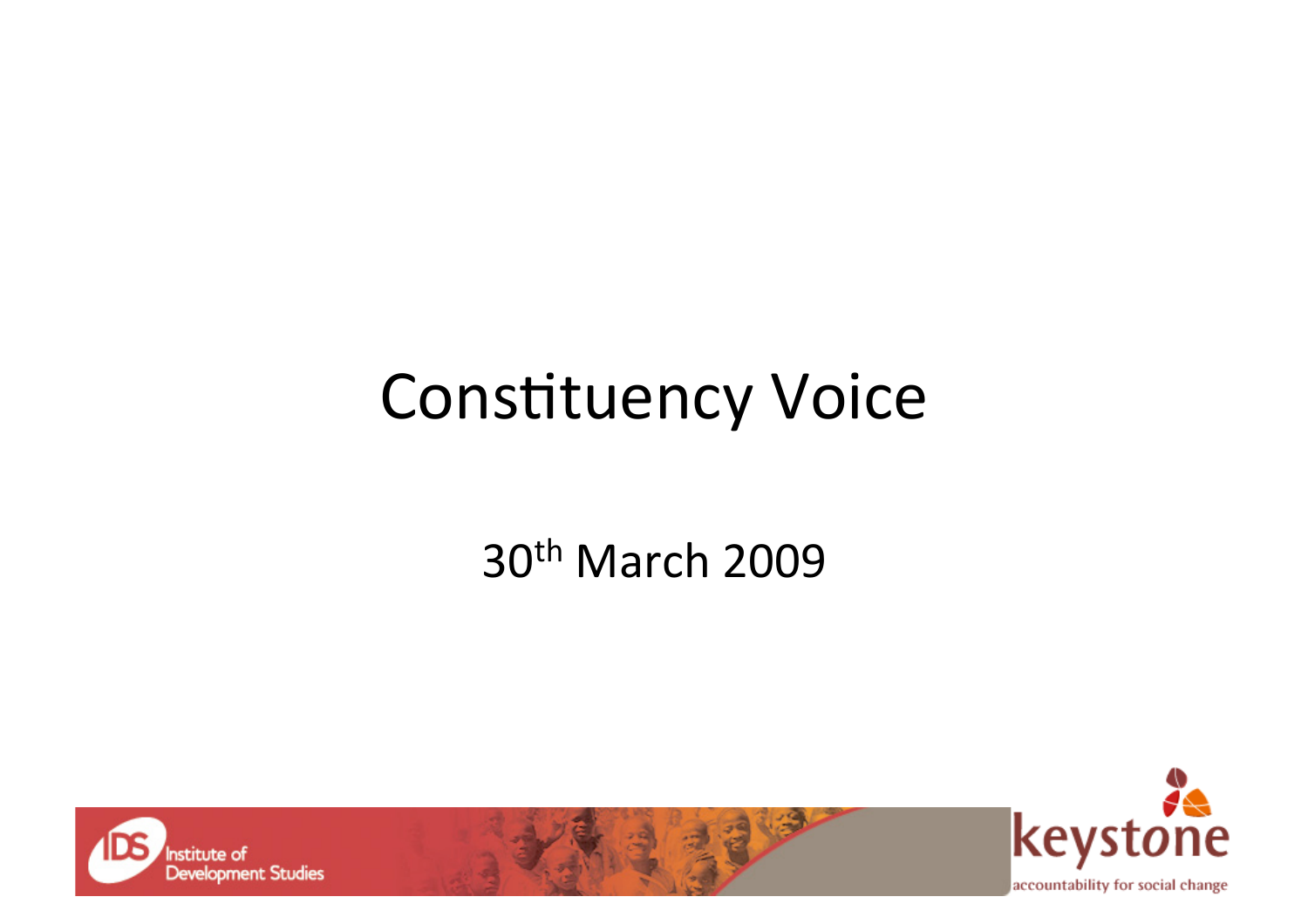## This session

- Purpose: explore practical approaches for enhancing constituency voice
- Contents:
	- 1. What is Constituency Voice?
	- 2. Current practices
		- Good practice; constraints
	- 3. How can it be improved?
		- New methods



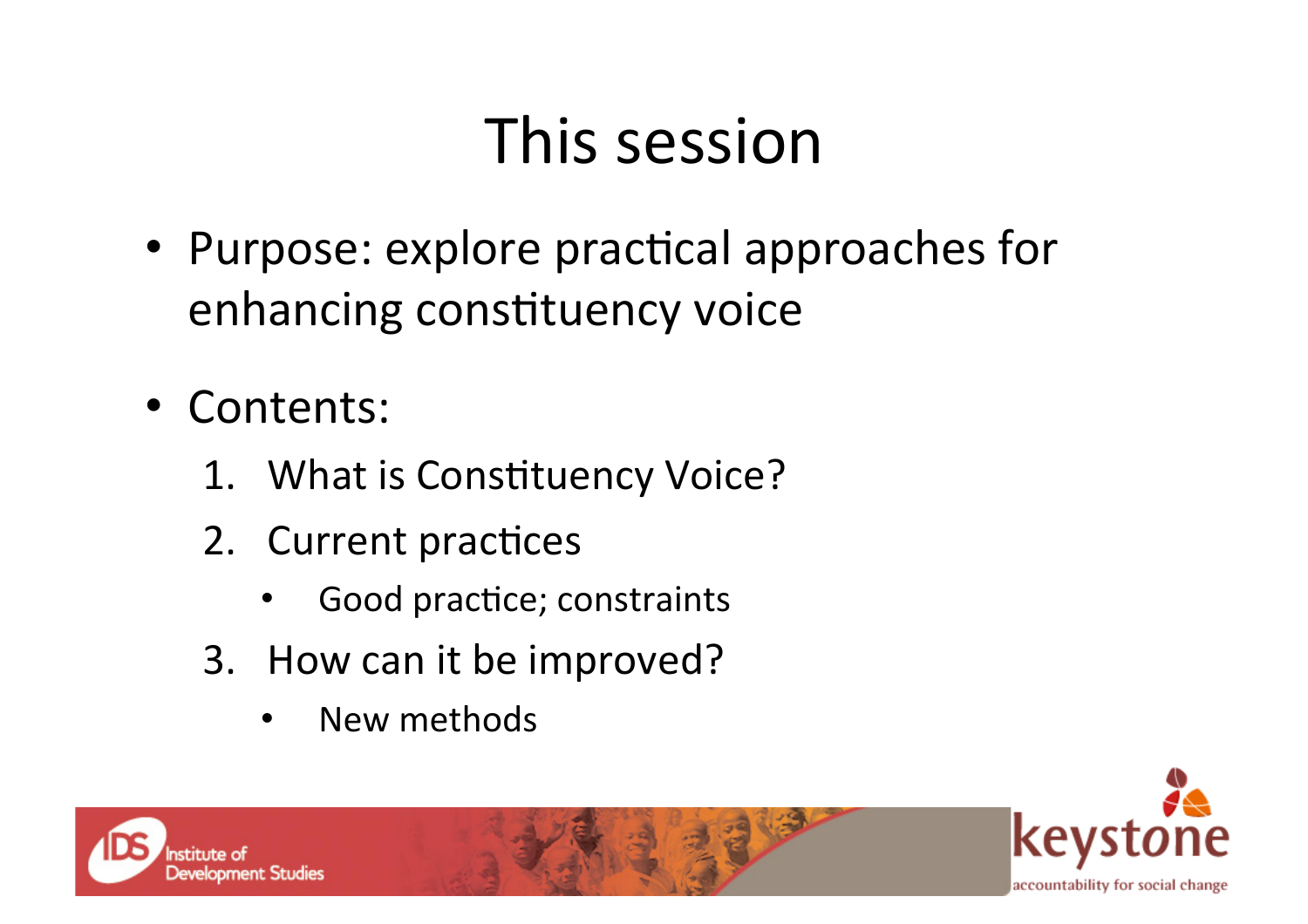# **Constituency Voice**

• Making sure that development agencies hear from their *primary constituents*.

 $-$  Throughout planning, monitoring and evaluation

- Bridging power differences.
- Helps make sure programmes & evaluations reflect constituents' real priorities.
	- Needed for relevance, impact & sustainability
- Also: empowerment in practice.



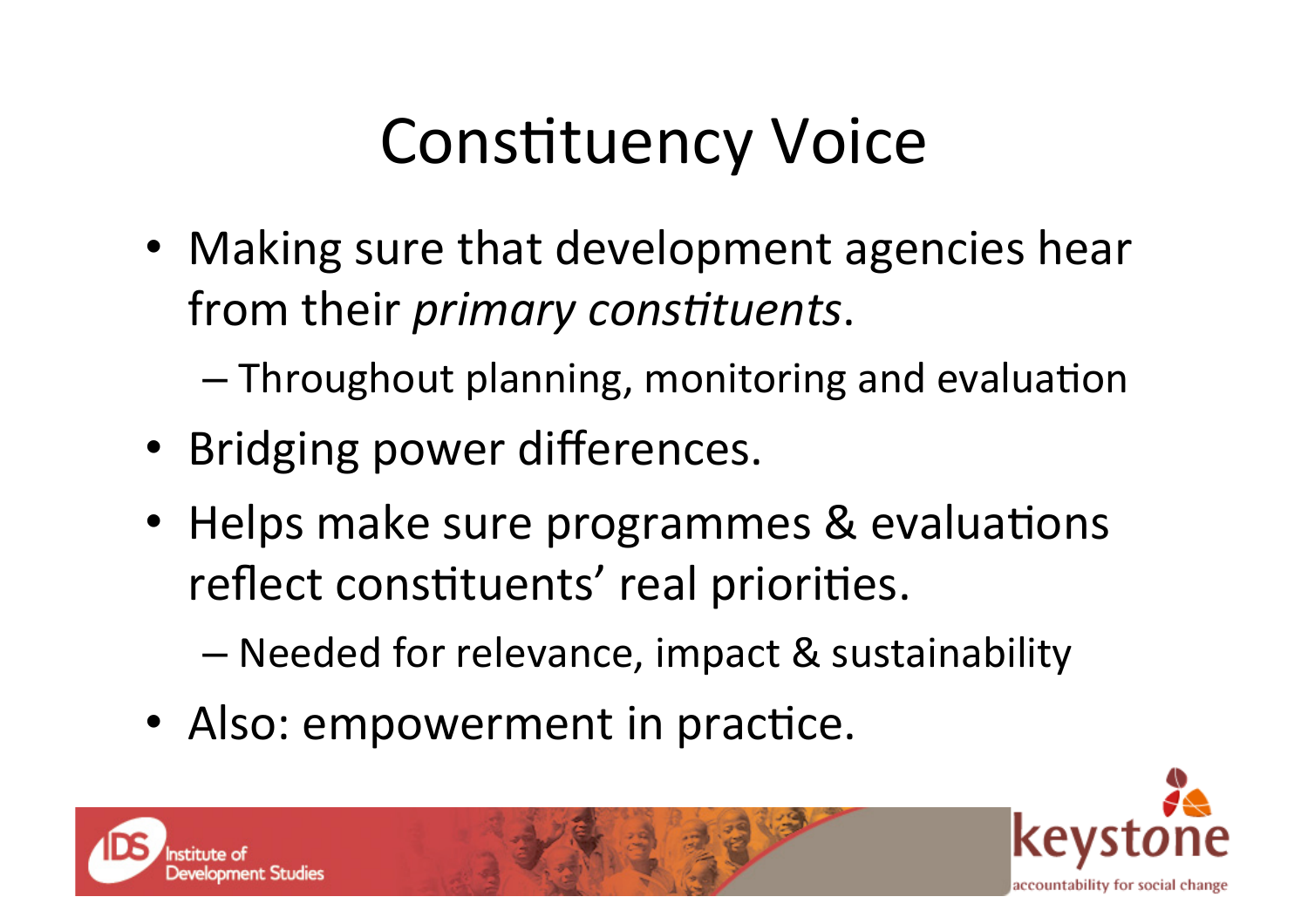# Multi-purpose toolcarriers

- Agencies invested \$40m in 'toolcarriers', to carry ploughs, carts, seed‐drills etc.
- 10,000 were made, in many different programmes, mostly in Africa & Asia.
- Major evaluation: "no wheeled toolcarrier has yet **been proved by sustained farmer adoption in any** *developing country"*.
- Technical experts thought they were a good idea. Farmers did not. But their view was not heard.
- Lack of *Constituency Voice*.

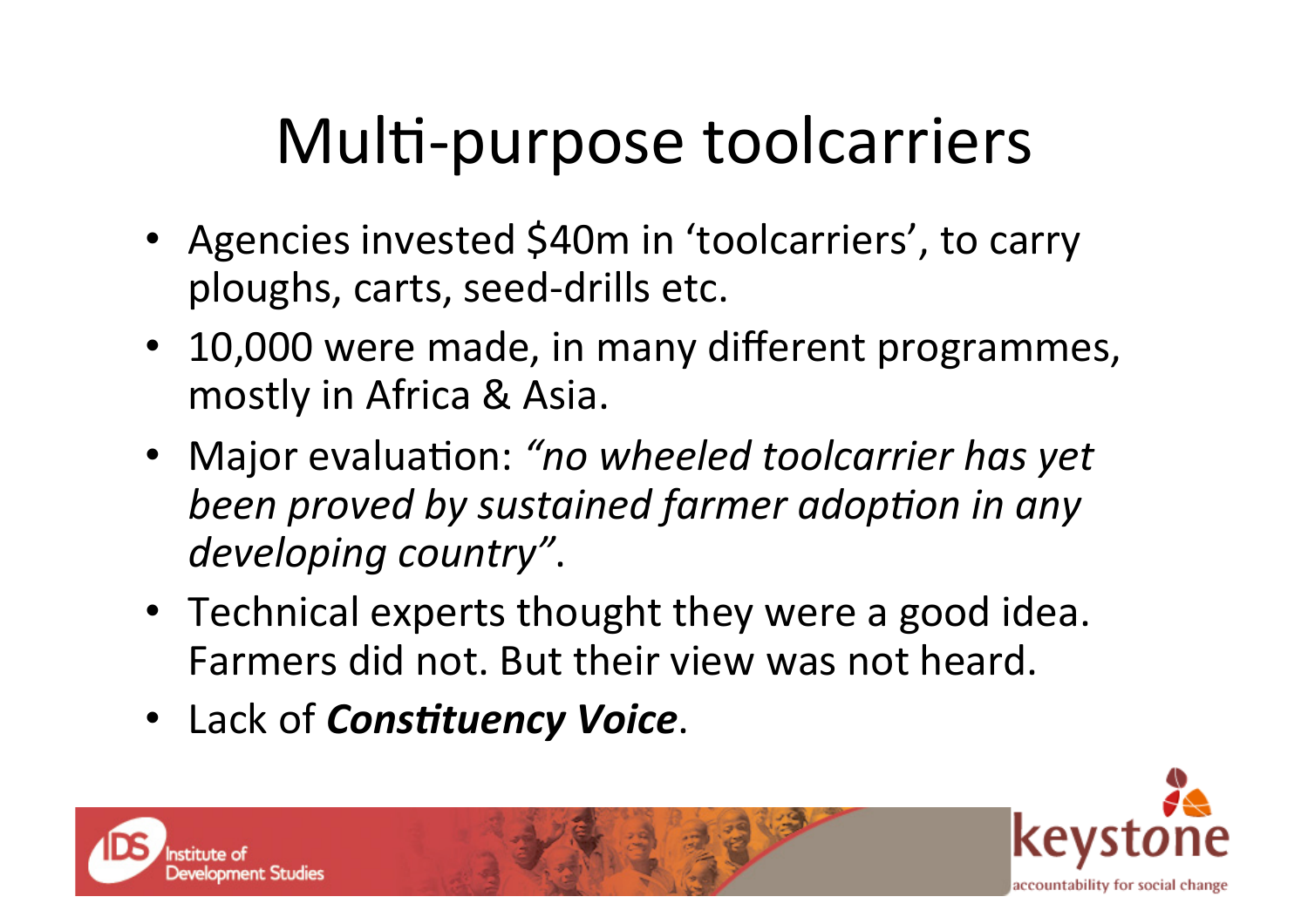## Wider system

• Development agencies have many different stakeholders, with different demands.

– Demands from one influences others.

- Operating in complex and changing environments.
- Difficult to bridge power imbalances.
- *Question: within this, how do we enhance* constituency voice?



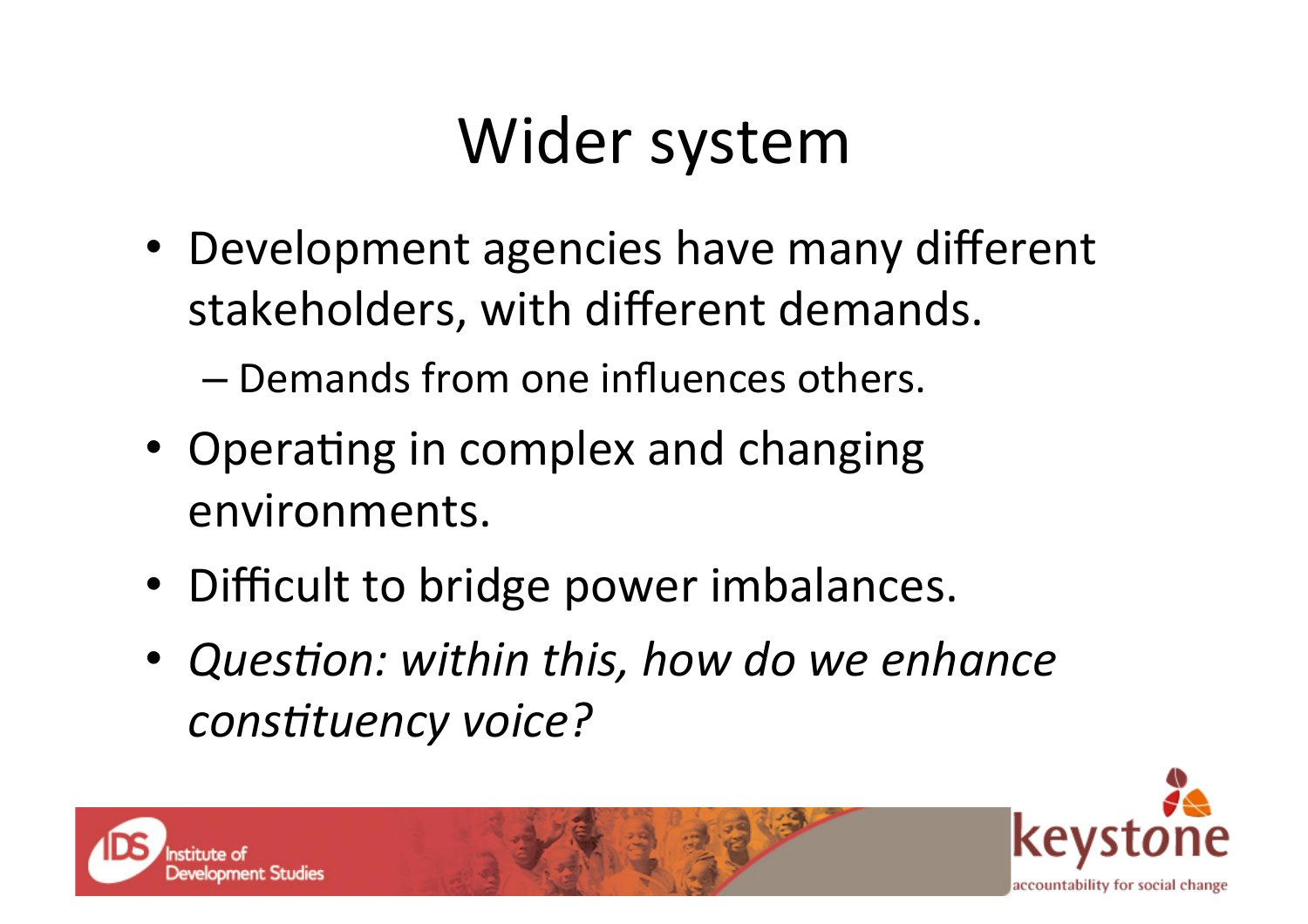#### Literature

- Substantial literature analyses these issues, e.g.
	- David Ellerman *"Helping people help themselves"*
	- Robert Chambers *"Whose reality counts?"*
	- Roger Riddell *"Does foreign aid really work?"*
	- Alnoor Ebrahim & Edward Weisband *"Global*  accountabilities"
	- $-$  Tsunami Evaluation Coalition report
	- Mary Anderson's Listening Project
	- Others …



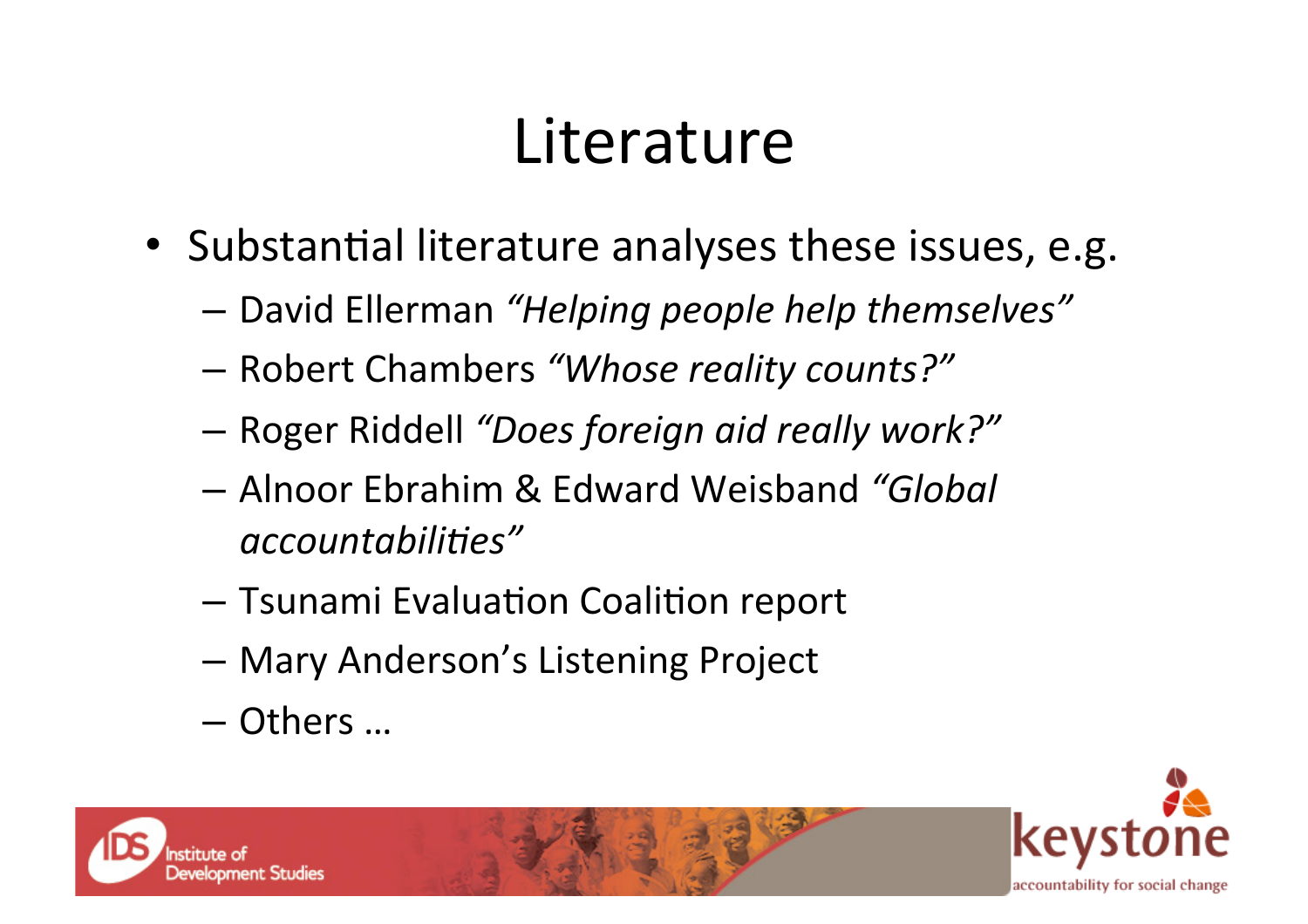## Discussion question 1

- From your experience, please identify examples of when agencies have listened to primary constituents effectively.
	- What impact did constituency voice have on programme activities?
	- What methods were used, and why were they effective?



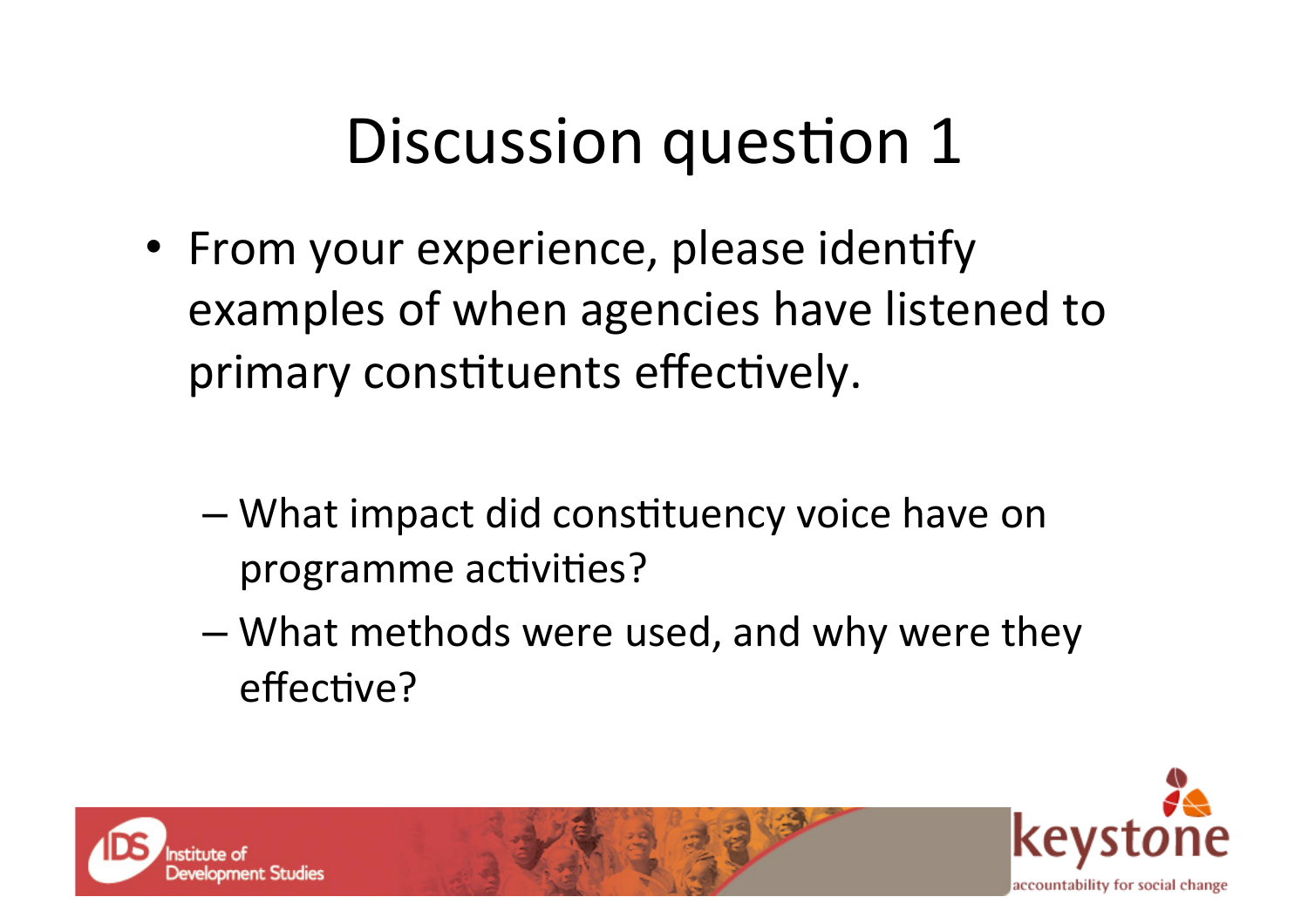# Discussion question 2

- From your experience, what constraints do agencies face in listening to their primary constituents effectively?
	- What is the impact of other stakeholders' demands & expectations?
	- $-$  Are there adequate systems for constituency voice?



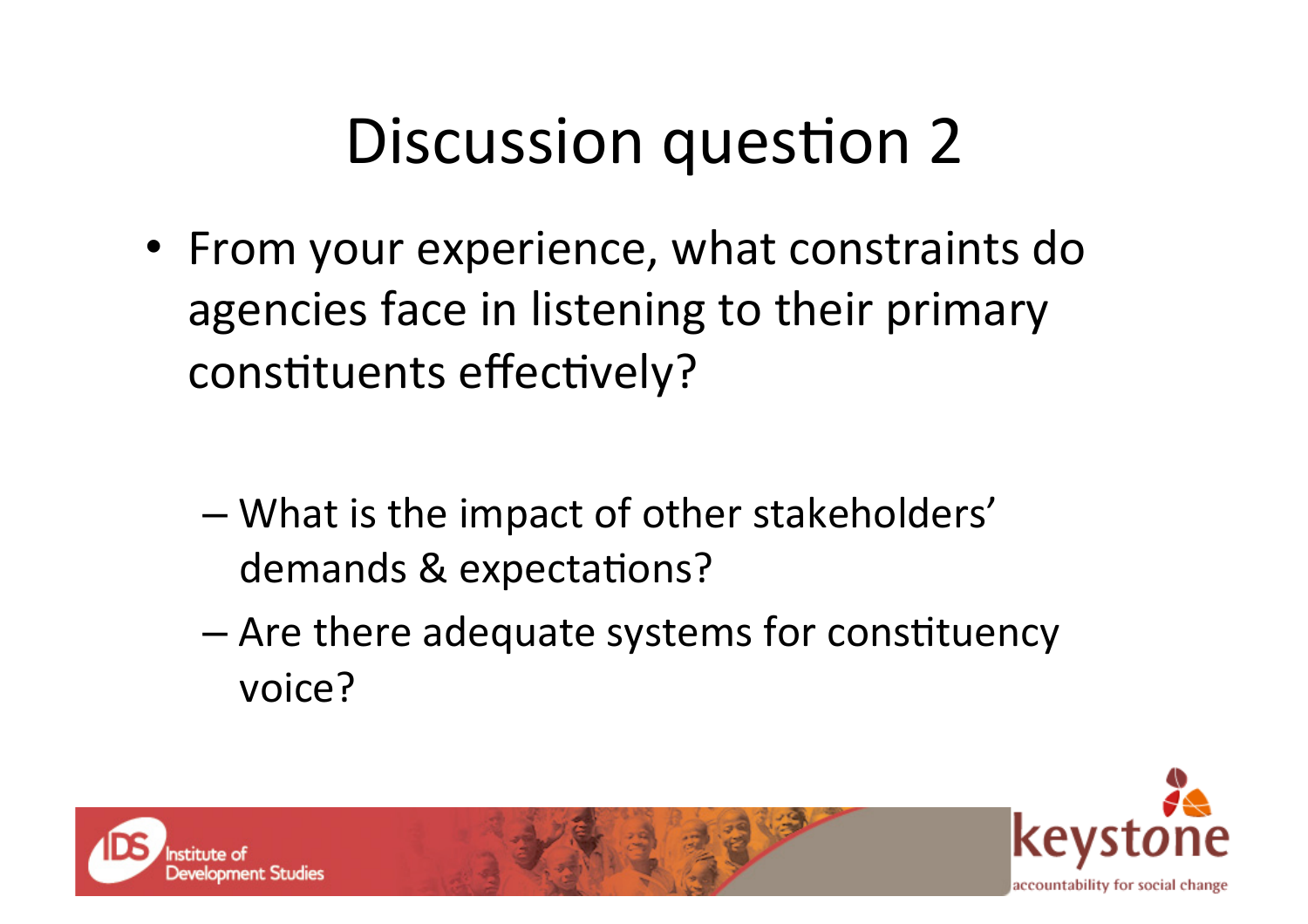# New methods – an emerging field

- 1. Joint negotiation of the different purposes of feedback (all stakeholders)
- 2. Systematically survey constituents' perceptions
	- Their experience of receiving services / assistance / funds (drawing on 'customer satisfaction')
	- Mixed research methods
	- Fit into other monitoring & evaluating activities
- 3. Comparative data sets allow benchmarking
- 4. Commitment to take feedback seriously
	- Report back to constituents
	- Use the data to drive learning conversations

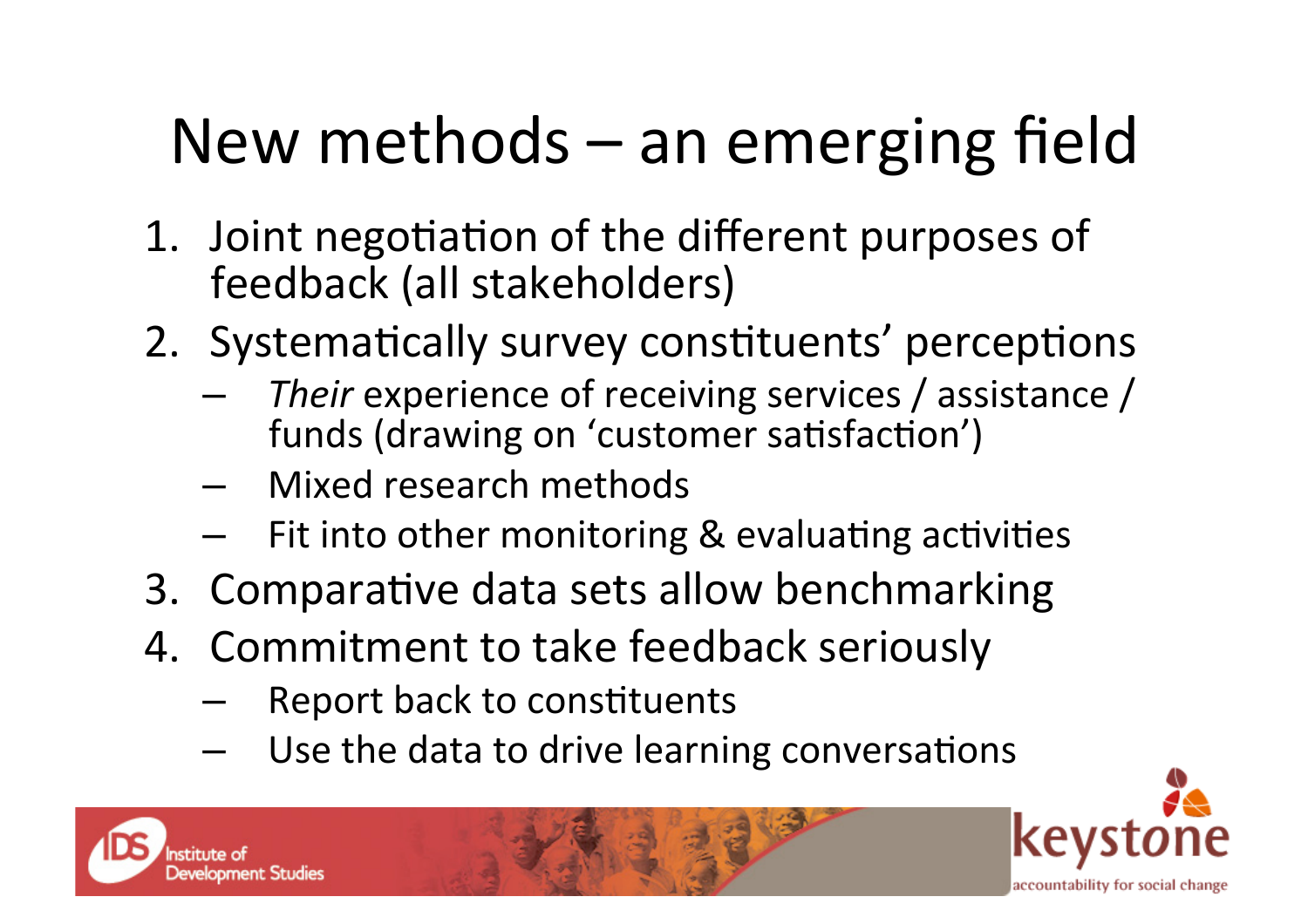#### Comparative data





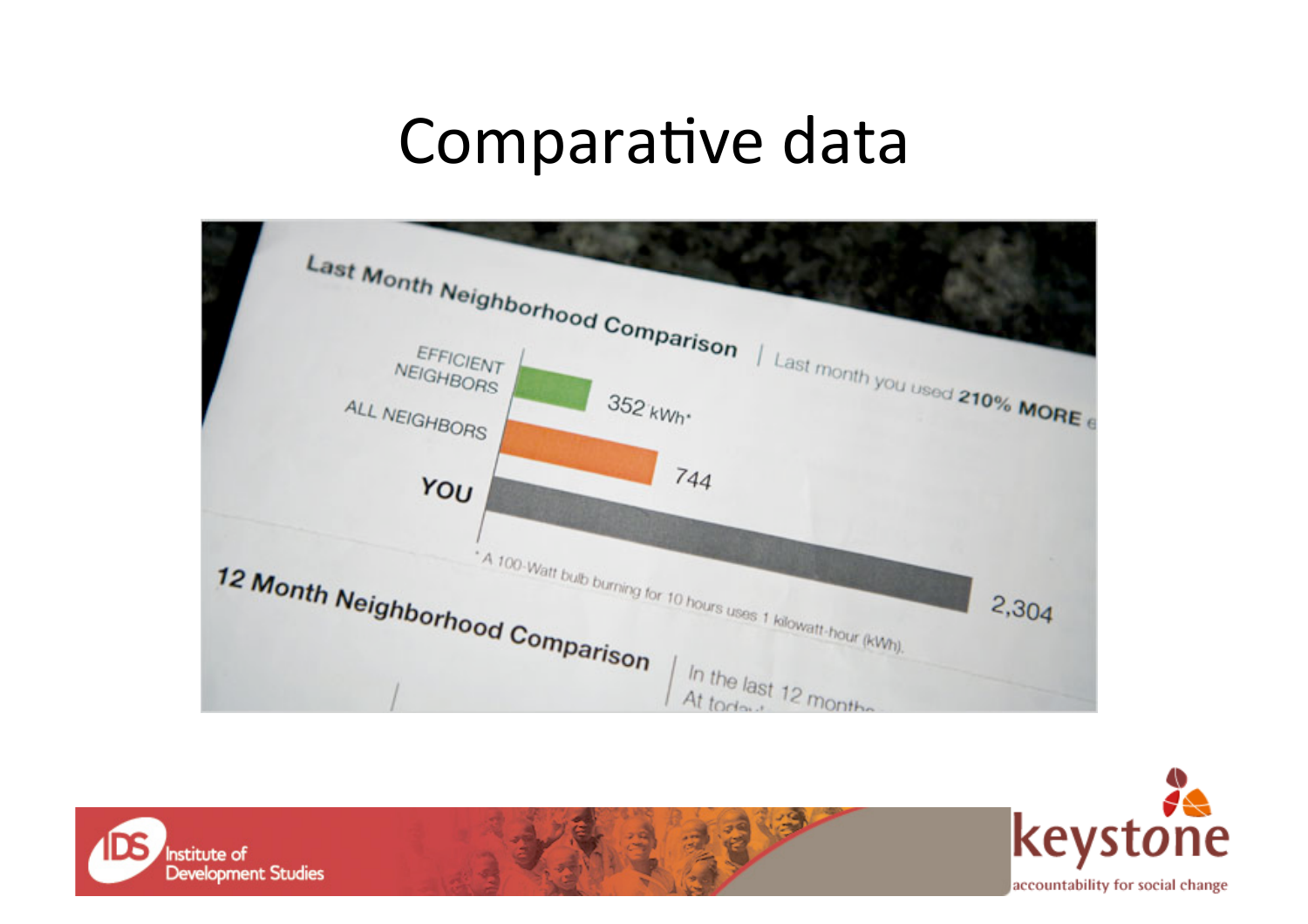# Leading examples

| <b>Macro level</b>                                                 |                                                          |
|--------------------------------------------------------------------|----------------------------------------------------------|
| Humanitarian Response Index<br>www.daraint.org                     | All OECD government funding for<br>humanitarian response |
| Center for Effective Philanthropy<br>www.effectivephilanthropy.org | Grantee perceptions of US<br>foundations                 |
| <b>Micro level</b>                                                 |                                                          |
| <b>Measuring Empowerment</b><br>quality.bond.org.uk                | Social movement in Bangladesh                            |
| <b>Listen First</b><br>www.listenfirst.org                         | Concern Worldwide pilot                                  |

Keystone: specialists in comparative constituency feedback



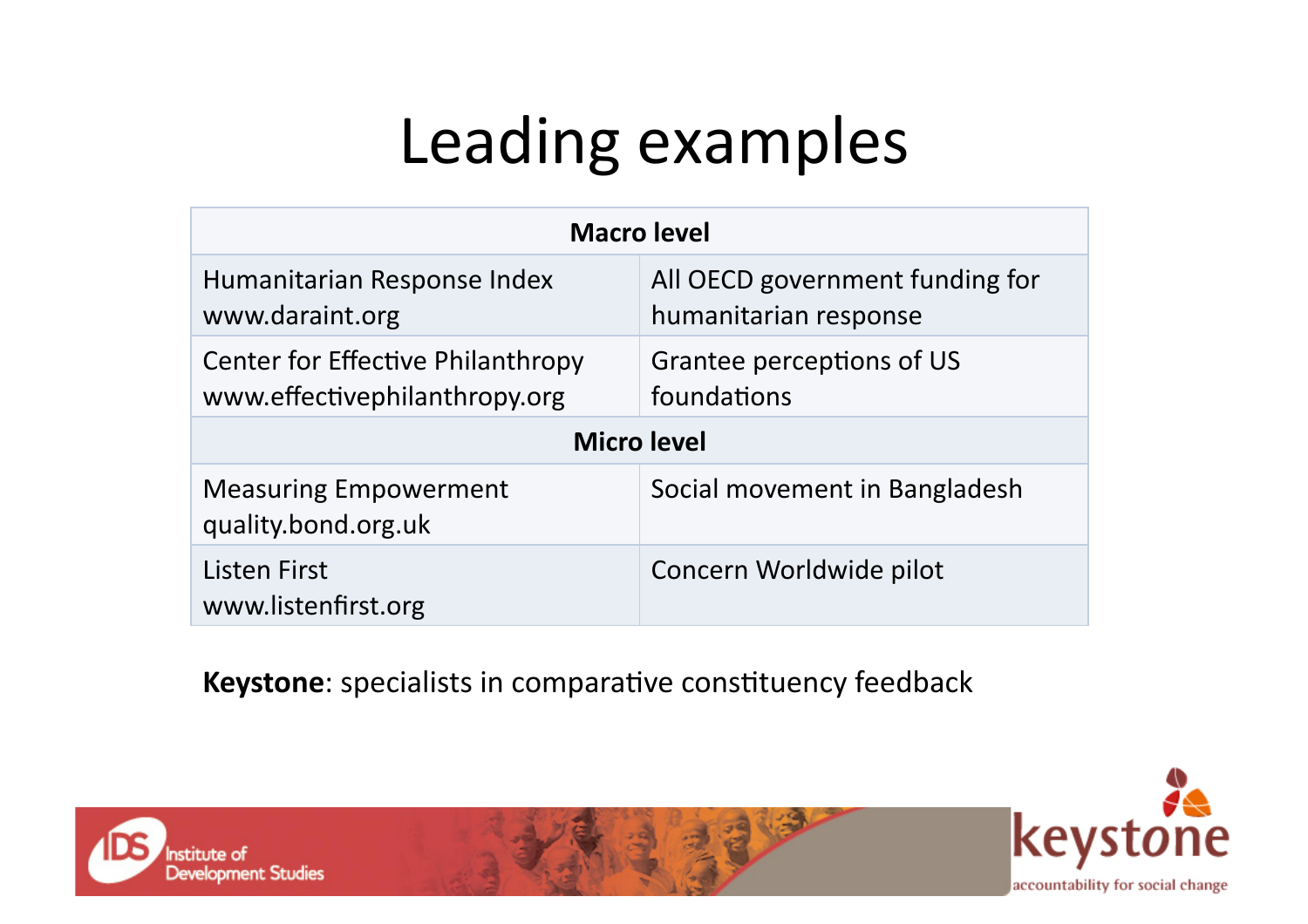# Ethical framework

| Area                                                     | <b>Purpose</b>                       |
|----------------------------------------------------------|--------------------------------------|
| Primary constituents are<br>involved in designing survey | Constituency voice<br>Relevance      |
| Independently administered                               | Objectivity                          |
| Informed consent of<br>respondents                       | No one is forced to participate      |
| Anonymous responses & data<br>kept confidential          | No discrimination                    |
| Report back to constituents                              | Shared learning and open<br>dialogue |



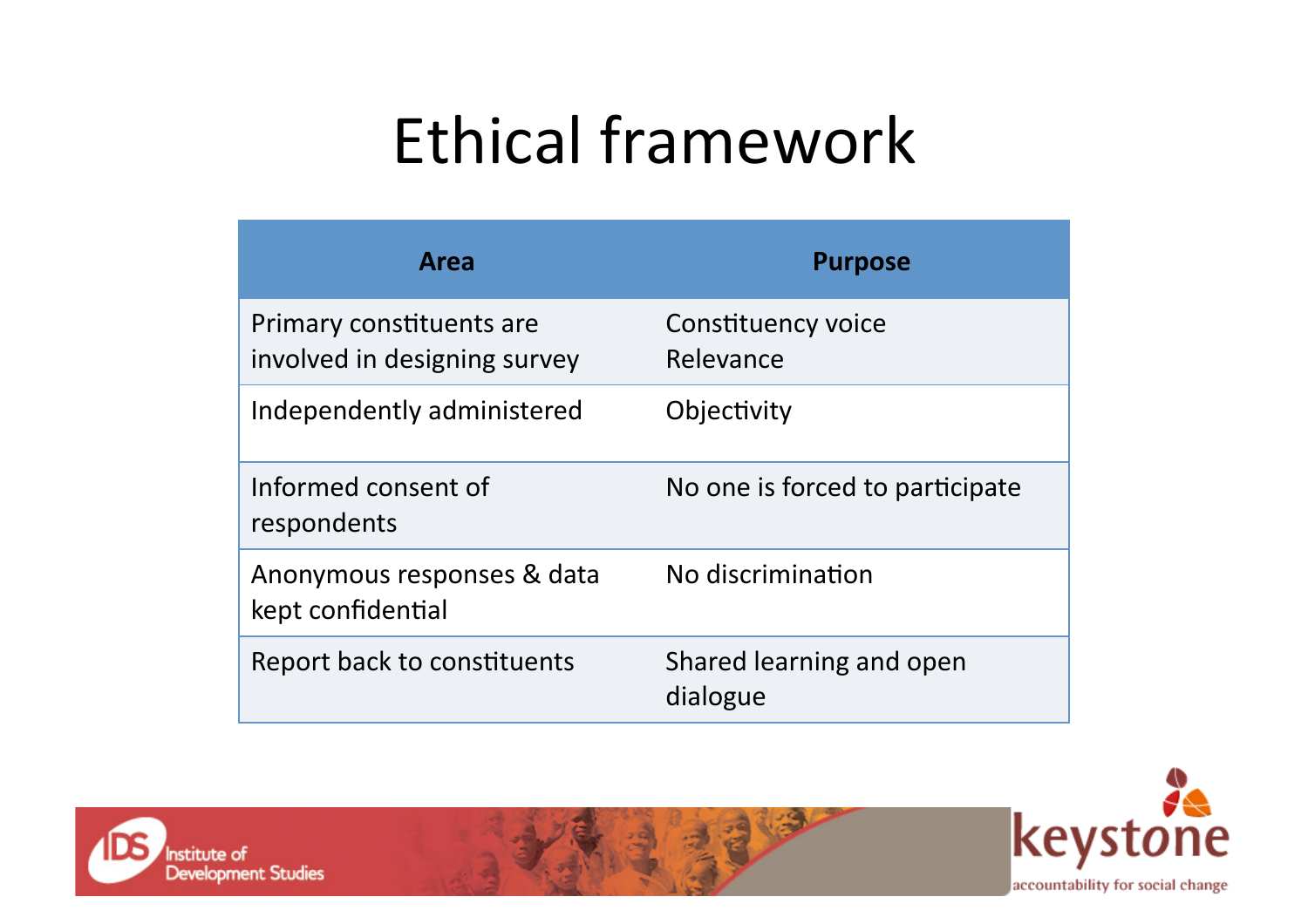# Applications in agriculture

- Farmers' views on:
	- Quantity and quality of extension services / officers
	- Impact of programmes and new technologies
	- $-$  Fit with existing organisations, priorities & innovation methods
	- Cost effectiveness
	- $-$  Confidence in development agencies (quality of relationship / partnership)
- Local agencies' (government, NGO etc) views on:
	- Quantity and quality of services / advice received
	- Impact of programmes
	- $-$  Fit with existing priorities & innovation methods
	- Cost effectiveness
	- $-$  Confidence in donors (quality of relationship / partnership)



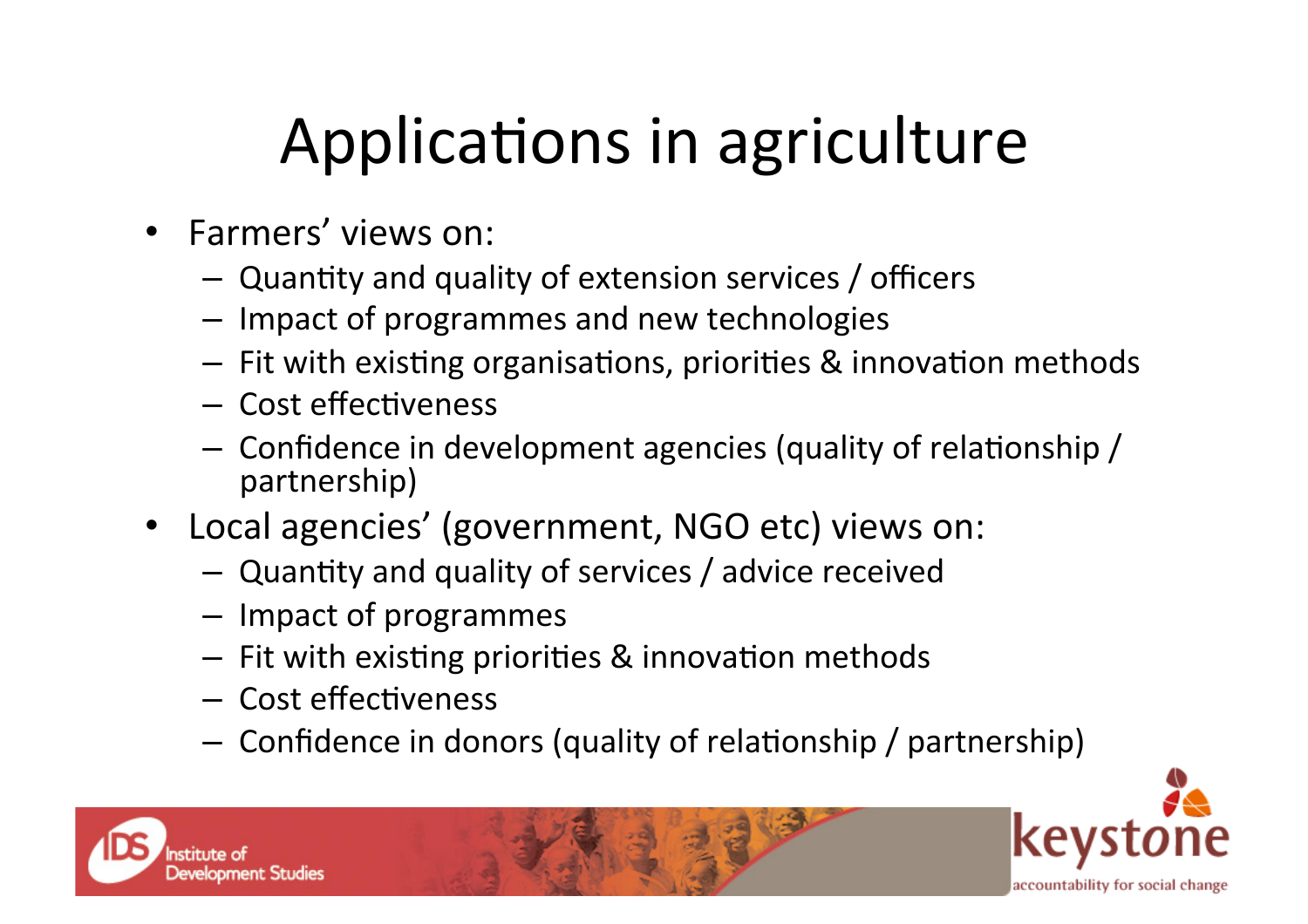# Potential insights

- **Adoption rates & reasons**  $\bullet$ 
	- Identifying effective communication channels, causal links and key drivers
- Disaggregation by gender  $\bullet$ 
	- Imagine if women's satisfaction was a KPI, linked to funding
- Unintended impacts
- Improved understanding of local context (including social /  $\bullet$ political issues)
	- For constituents, field staff and managers
- Improved understanding of success and service delivery  $\bullet$ standards
	- For constituents
- Powerful lead & lag indicators for impact & sustainability